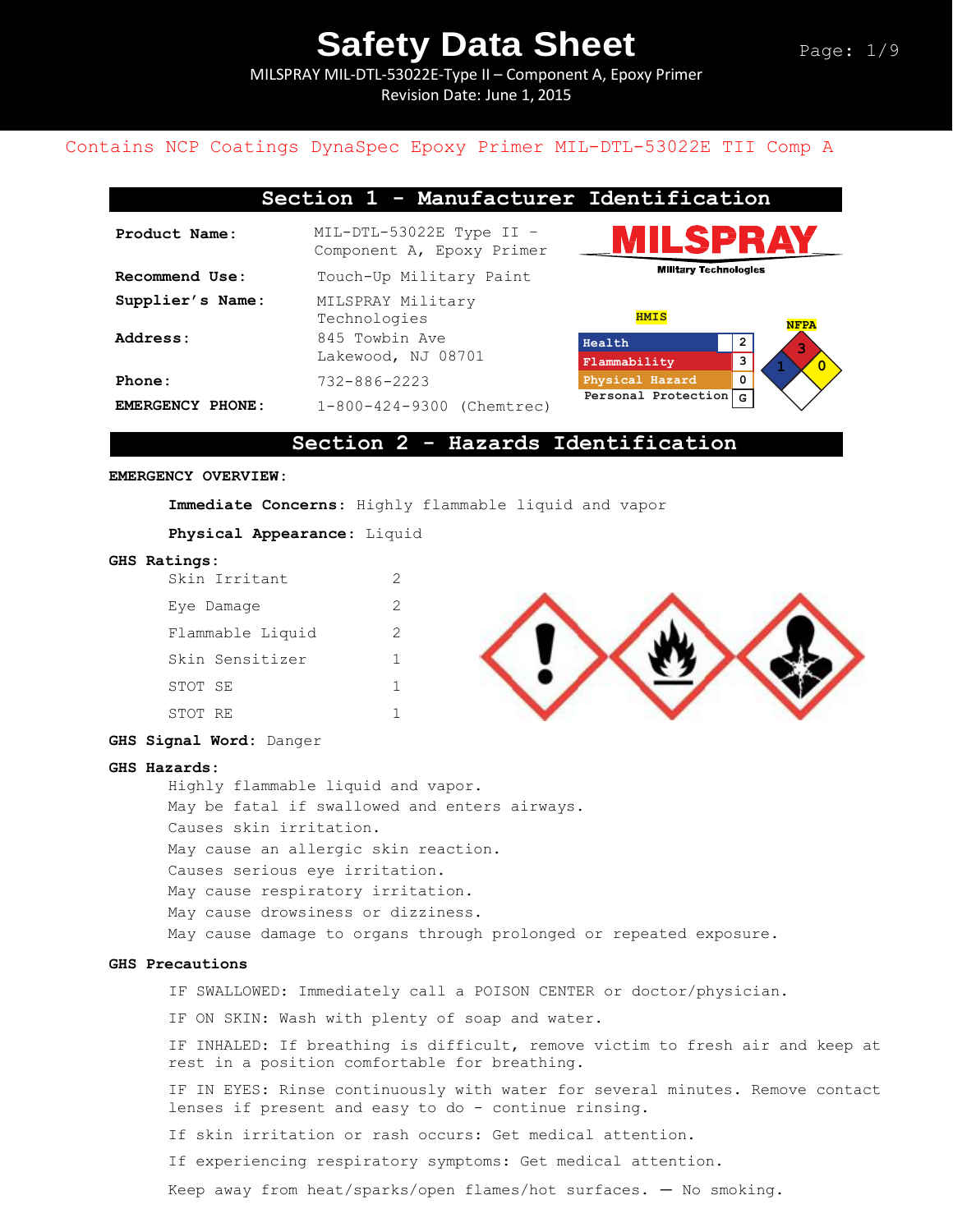MILSPRAY MIL-DTL-53022E-Type II – Component A, Epoxy Primer Revision Date: June 1, 2015

Ground container and receiving equipment. Use explosion-proof equipment. Avoid breathing dust/mist/spray. Do not get in eyes, on skin, or on clothing. Do not eat, drink or smoke when using this product. Use only outdoors or in a well-ventilated area. Wear protective gloves/clothing/eye protection/face protection. In case of inadequate ventilation wear respiratory protection. Wash contaminated clothing before reuse. Dispose of contents/container in accordance with local/national/international regulations. In case of fire: Use appropriate method to extinguish. See Section 5 of SDS. Store in a well-ventilated place. Keep container cool and tightly closed.

### **Section 3 - Composition/Information on Ingredients**

| Chemical                        | CAS No.          | Weig<br>ht | <b>GHS</b>                                                                                                                                                        |
|---------------------------------|------------------|------------|-------------------------------------------------------------------------------------------------------------------------------------------------------------------|
| Titanium Dioxide                | $13463 - 67 - 7$ | 23.04      | Conclusive but not<br>sufficient for<br>classification.                                                                                                           |
| Bisphenol A Diglycidyl<br>Ether | $25036 - 25 - 3$ | $15 - 20%$ | H317 May cause an<br>allergic skin<br>reaction.                                                                                                                   |
| *4-Methyl-2-pentanone           | $108 - 10 - 1$   | 11.31      | H225 Highly<br>flammable liquid<br>and vapor.<br>H319 Causes serious<br>eye irritation.<br>H332 Harmful if<br>inhaled.<br>May cause<br>respiratory<br>irritation. |
| Crystalline Silica              | $14808 - 60 - 7$ | 10.16      | H350 May cause<br>cancer by<br>inhalation.<br>H372 Causes damage<br>to lungs through<br>prolonged or<br>repeated exposure by<br>inhalation.                       |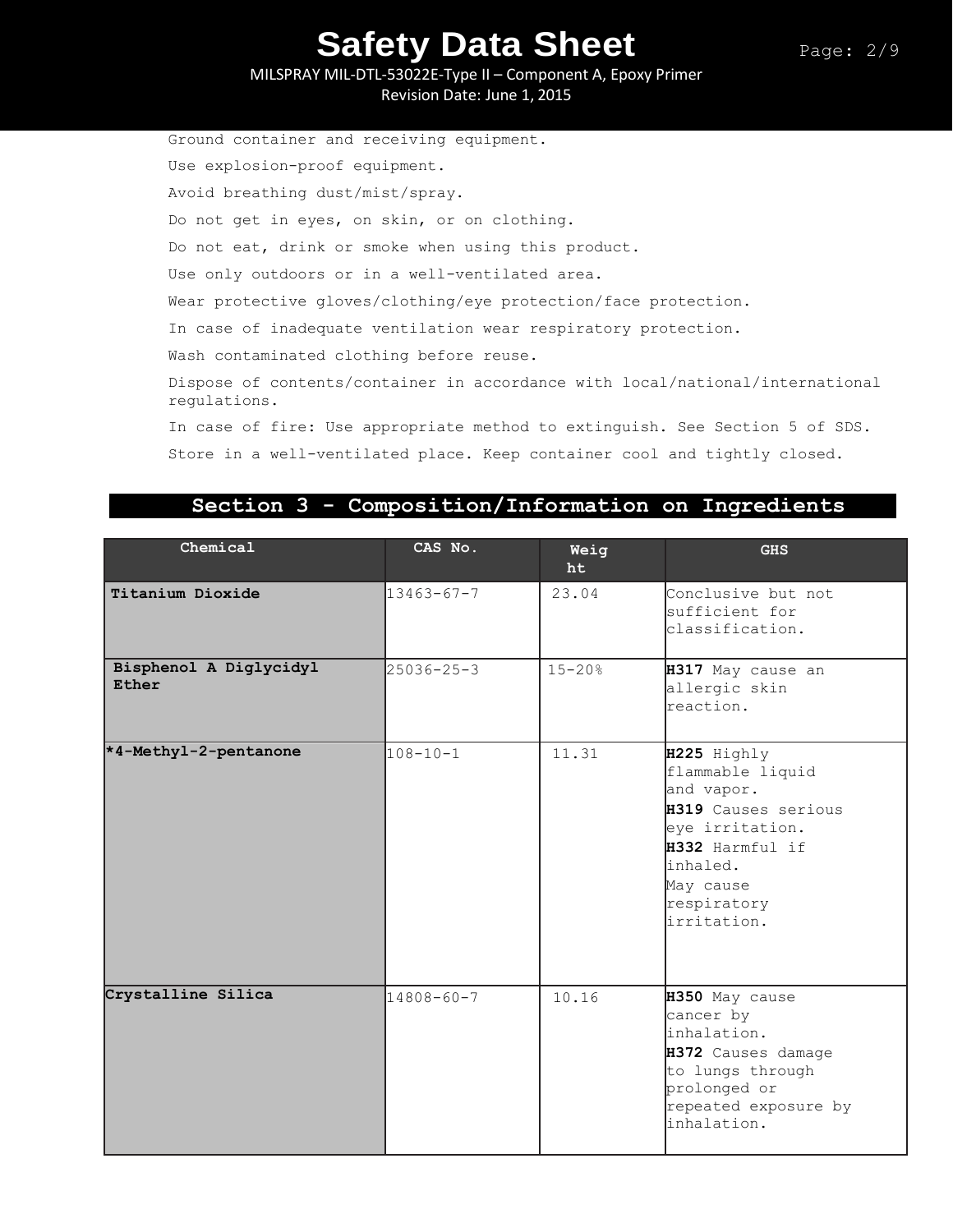MILSPRAY MIL-DTL-53022E-Type II – Component A, Epoxy Primer Revision Date: June 1, 2015

| *Mixed Xylenes       | $1330 - 20 - 7$  | 6.01     | H226 Flammable<br>liquid and vapor.<br>H315 Causes skin<br>irritation.<br>H319 Causes serious<br>eye irritation.<br>H332 Harmful if<br>inhaled.<br>H335 May cause<br>respiratory<br>lirritation.<br>H351 Suspected of<br>causing cancer.<br>H373 May cause<br>damage to organs<br>through prolonged or<br>repeated exposure. |
|----------------------|------------------|----------|------------------------------------------------------------------------------------------------------------------------------------------------------------------------------------------------------------------------------------------------------------------------------------------------------------------------------|
| Epoxy Resin          | $25068 - 38 - 6$ | $1 - 5%$ | H317 May cause an<br>allergic skin<br>reaction.<br>H335 May cause<br>respiratory<br>irritation.                                                                                                                                                                                                                              |
| 1-Methoxy-2-Propanol | $107 - 98 - 2$   | $1 - 5%$ | H226 Flammable<br>liquid and vapor.<br>H332 Harmful if<br>inhaled.<br>H336 May cause<br>drowsiness or<br>dizziness.<br>H360 May damage<br>fertility or the<br>unborn child.                                                                                                                                                  |
| t-Butyl Acetate      | $540 - 88 - 5$   | $1 - 5%$ | H225 Highly<br>flammable liquid<br>and vapor.<br>H332 Harmful if<br>inhaled.<br>H335 May cause<br>respiratory<br>irritation.<br>H336 May cause<br>drowsiness or<br>dizziness.<br>H402 Harmful to<br>aquatic life                                                                                                             |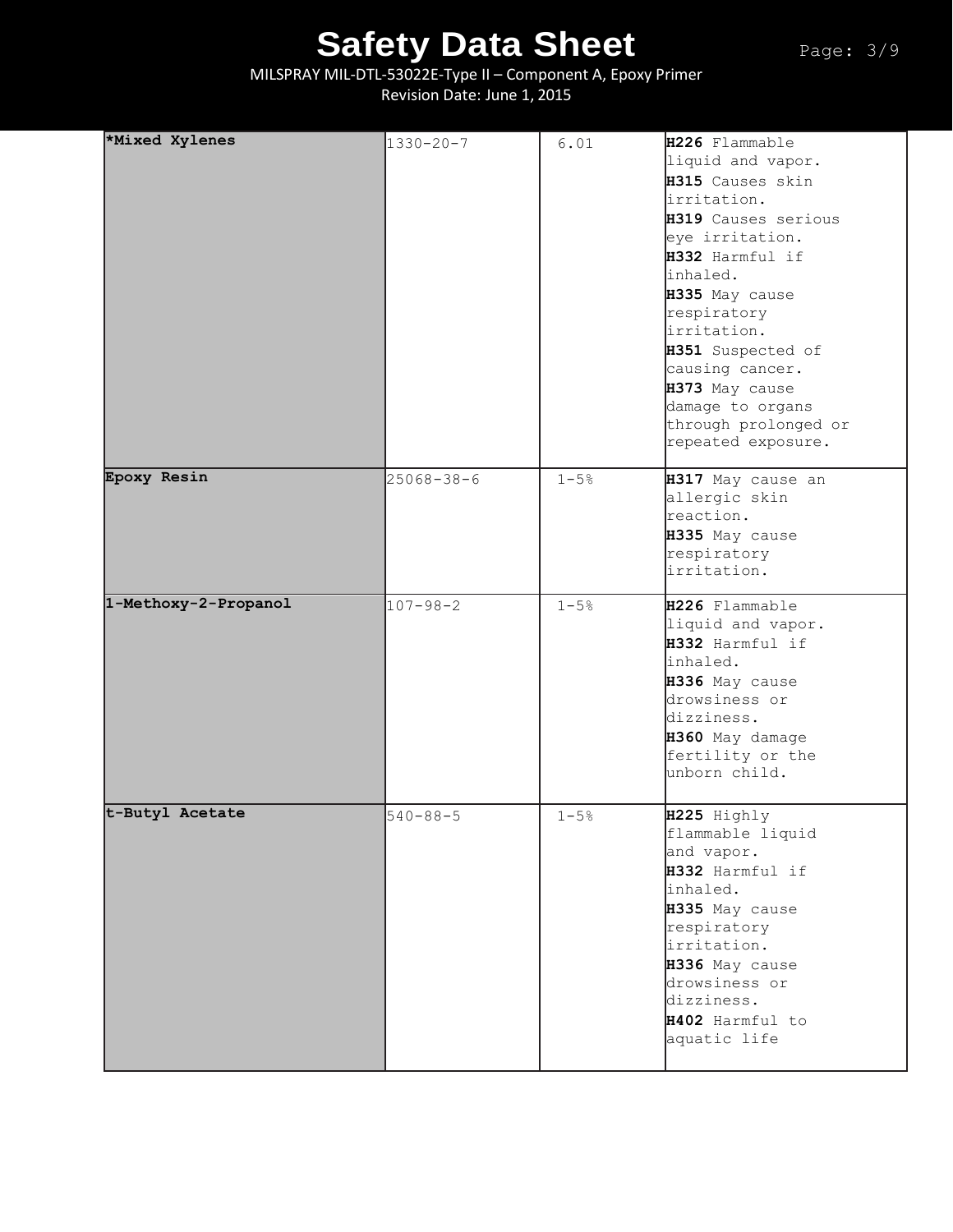MILSPRAY MIL-DTL-53022E-Type II – Component A, Epoxy Primer Revision Date: June 1, 2015

| Ethyl Benzene  | $100 - 41 - 4$   | 1.03  | H225 Highly<br>flammable liquid<br>and vapor.<br>H315 Causes skin<br>irritation.<br>H319 Causes serious<br>eye irritation.<br>H332 Harmful if<br>inhaled.<br>H335 May cause<br>respiratory<br>irritation.<br>H351 Suspected of<br>causing cancer.<br>H373 May cause<br>damage to organs<br>through prolonged<br>or repeated<br>exposure. |
|----------------|------------------|-------|------------------------------------------------------------------------------------------------------------------------------------------------------------------------------------------------------------------------------------------------------------------------------------------------------------------------------------------|
| *Zinc Compound | $60580 - 61 - 2$ | 0.391 |                                                                                                                                                                                                                                                                                                                                          |

\* Toxic chemical subject to the reporting requirements of section 313 of Title III and of 40 CFR 372.

"WARNING: THIS PRODUCT MAY CONTAIN CHEMICALS KNOWN TO THE STATE OF CALIFORNIA TO CAUSE CANCER AND BIRTH DEFECTS OR OTHER REPRODUCTIVE HARM."

### **Section 4 - First Aid Measures**

**EYE CONTACT:** Immediately flush eyes with water. Flush eyes with water for a minimum of 15 minutes, occasionally lifting and lowering upper lids. Get medical attention promptly.

**SKIN CONTACT:** Wash with soap and water. Get medical attention if irritation develops or persists. Remove contaminated shoes and clothes and clean before reuse.

**INHALATION:** Rescuers should put on appropriate protective gear. Remove from area of exposure. If not breathing, give artificial respiration. If breathing is difficult, give oxygen. Keep victim warm. Get immediate medical attention.

**INGESTION:** DO NOT induce vomiting. Get medical attention immediately.

**MOST IMPORTANT SYMPTOMS AND EFFECTS, BOTH ACUTE AND DELAYED:**

**SYMPTOMS:** May cause drowsiness or dizziness.

**EFFECTS:** Significant exposure to this chemical may adversely affect people with chronic disease of the respiratory system, central nervous system, kidney, liver, skin, and/or eyes.

#### **Section 5 - Fire Fighting Measures**

**FLASH POINT:** 73ºF(23ºC) SETAFLASH CLOSED CUP

**SUITABLE EXTINGUISHING MEDIA:** Water mist or fog, dry chemical, foam, carbon dioxide.

**UNSUITABLE EXTINGUISHING MEDIA:** Not available.

**UNUSUAL FIRE & EXPLOSION HAZARDS:** Flammable liquid and vapor. Vapors can travel to a source of ignition and flash back. Empty containers retain product residue (liquid and/or vapor) and can be dangerous. DO NOT pressurize, cut, weld, braze, solder, grind or expose such containers to heat, flame, sparks, static electricity, or other sources of ignition. Also, do not reuse container without commercial cleaning or reconditioning.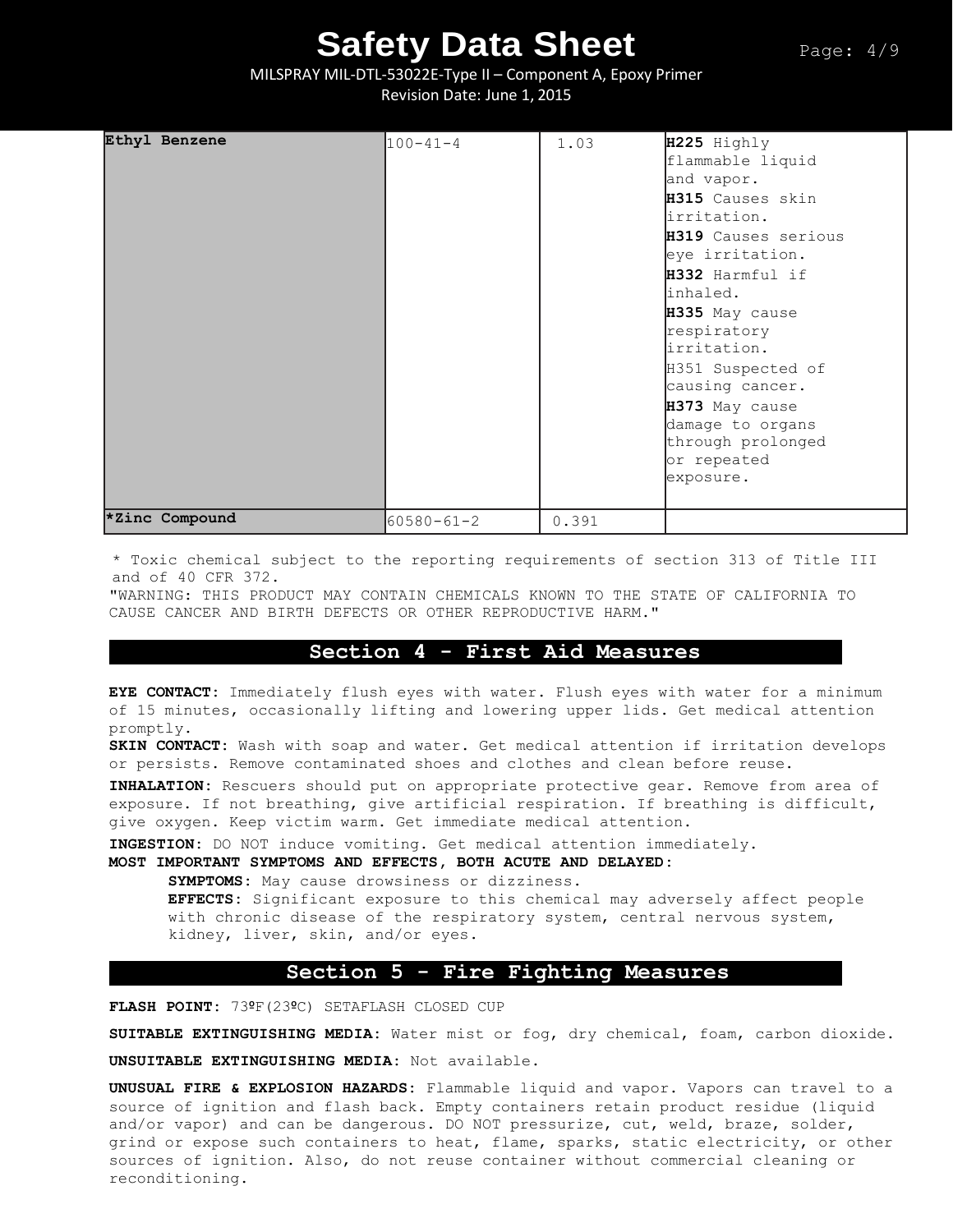### MILSPRAY MIL-DTL-53022E-Type II – Component A, Epoxy Primer Revision Date: June 1, 2015

**PRODUCTS OF COMBUSTION:** During combustion carbon monoxide and/or carbon dioxide may be formed.

**FIRE FIGHTING PROCEDURES:** As in any fire, wear self-contained breathing apparatus pressure-demand (MSHA/NIOSH approved or equivalent) and full protective gear. Use water with caution. Material will float and may ignite on surface of water. Water may be ineffective in fighting the fire. Water spray to cool containers or protect personnel. Use with caution. Water runoff can cause environmental damage. Dike collect water used to fight fire. Small fires: carbon dioxide or dry chemical. Large fire: alcohol-type aqueous film-forming foam or water spray.

**NFPA 704:** Health = 1 Flammability = 3 Instability = 0

#### **Section 6 - Accidental Release Measures**

**PERSONAL PRECAUTIONS:** Not available.

**ENVIRONMENTAL PRECAUTIONS:** Avoid runoff into storm sewers and ditches which lead to waterways.

**METHODS OF CONTAINMENT:** Dike spill area and absorb the spilled liquid with earth, sawdust or a commercially available absorbent..

#### **METHODS OF CLEAN-UP:**

**SMALL SPILLS:** Eliminate all sources of ignition. Provide good ventilation and minimize the breathing of vapors and avoid skin contact. Dike spill area and absorb the spilled liquid with earth, sawdust or a commercially available absorbent. Shovel spent absorbent into recovery or salvage drums for appropriate disposal.

**LARGE SPILLS:** Wear appropriate personal protective equipment. Eliminate all ignition sources. Prevent additional discharge of material if able to do so safely. Do not touch or walk through spilled material. Avoid runoff into storm sewers and ditches which lead to waterways. Ventilate spill area. Stay upwind of spill. Use only non-combustible material for cleanup. Use clean, nonsparking tools to collect absorbed materials. Absorb spill with inert material (e.g. dry sand, earth or sawdust), then place in a chemical waste collector.

**OTHER INFORMATION: EMERGENCY PRECAUTIONS:** Eliminate ignition sources. Avoid large exposures to vapors.

### **Section 7 - Handling and Storage**

**HANDLING**: Use only in a well ventilated area. Avoid breathing vapor, fumes, or mist. Avoid contact with eyes, skin, and clothing. Ground and bond containers when transferring material. Use spark-proof tools and explosion proof equipment. Always open containers slowly to allow any excess pressure to vent. Follow all SDS/label precautions even after containers are emptied because they may retain product residues.

**STORAGE:** Keep away from heat, sparks, and flame. Store containers in a cool, well ventilated place. Keep container closed when not in use.

#### **Section 8 - Exposure Controls/Personal Protection**

| Chemical                        | <b>OSHA</b><br>Exposure           | <b>ACGIH</b><br>Exposure     |
|---------------------------------|-----------------------------------|------------------------------|
| Titanium Dioxide                | PEL 10 mg/m3<br>TWA Total<br>Dust | $TLV$ 10 mg/m3<br>Total Dust |
| Bisphenol A Diglycidyl<br>Ether | PEL: 15 mg/m3<br>ITWA             | TLV: 10 mg/m3<br>TWA         |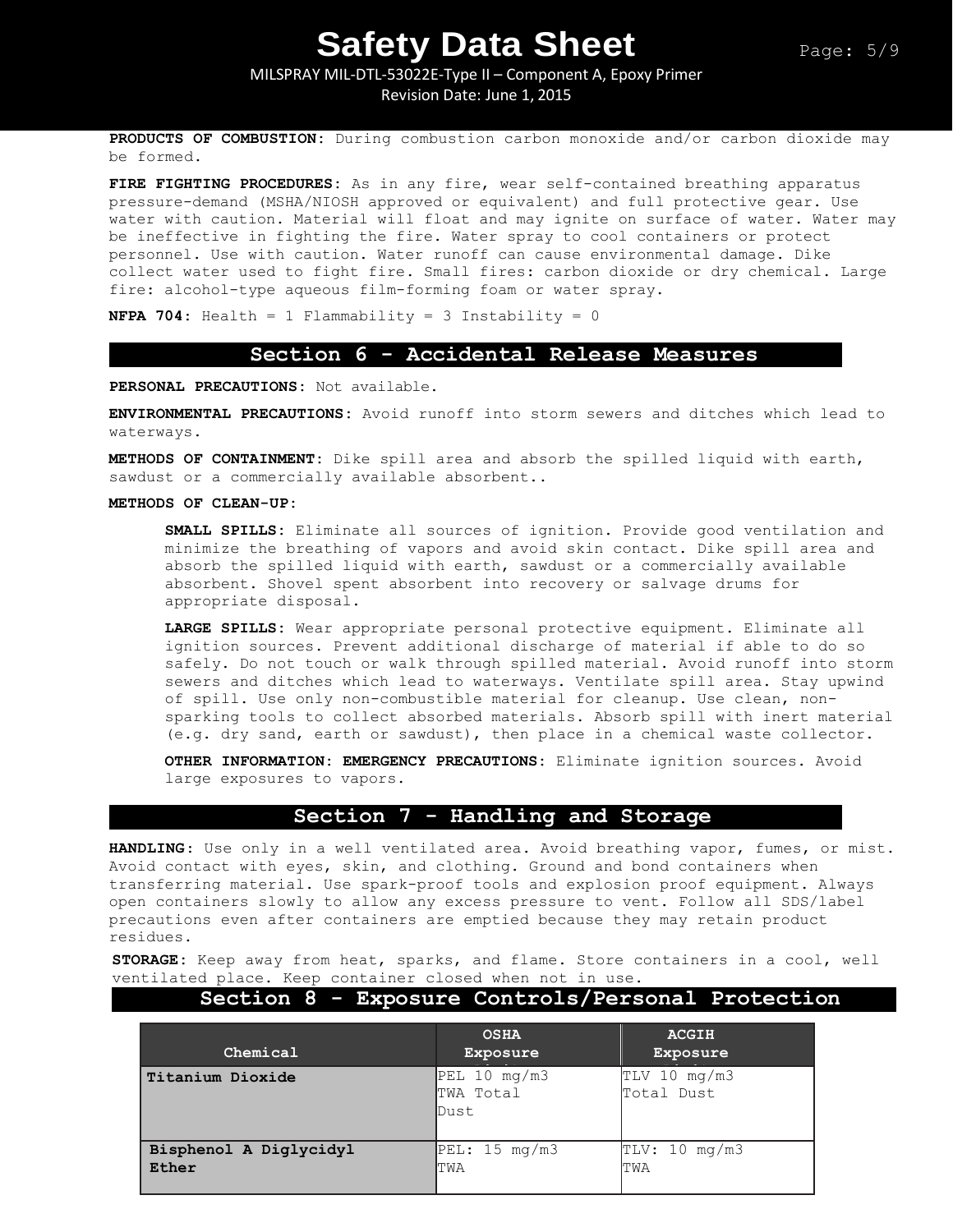### MILSPRAY MIL-DTL-53022E-Type II – Component A, Epoxy Primer Revision Date: June 1, 2015

| *4-Methyl-2-pentanone | PEL 50 PPM<br>TWA          | TLV 50 PPM TWA                           |
|-----------------------|----------------------------|------------------------------------------|
| Crystalline Silica    | PEL 10 mg/m3<br>Total Dust | TLV 0.025<br>mg/m3<br>Respirable<br>Dust |
| *Mixed Xylenes        | PEL 100 PPM<br>TWA         | TLV 100 PPM<br>TWA                       |
| Epoxy Resin           | PEL NE                     | TLV NE                                   |
| 1-Methoxy-2-Propanol  | PEL 100 PPM<br>TWA         | TLV 100 PPM<br>TWA                       |
| t-Butyl Acetate       | PEL: 200 PPM<br>TWA        | TLV: 200 PPM<br>TWA                      |
| Ethyl Benzene         | PEL 100 PPM<br>TWA         | TLV 100 PPM<br>TWA                       |
| *Zinc Compound        | PEL NE                     | TLV NE                                   |

#### **NE= Not Established**

**ENGINEERING CONTROLS:** Engineering controls should be in place to minimize exposure to vapors and any ignition sources.

**EYE PROTECTION**: Wear safety glasses with side shields (or goggles) and a face shield.

**SKIN PROTECTION:** Wear impervious gloves to prevent contact with skin. Wear protective gear as needed - apron, suit, boots.

**RESPIRATORY PROTECTION**: NIOSH/MSHA approved respirators may be necessary if airborne concentrations are expected to exceed exposure limits.

**HYGIENE:** Do not eat, drink, or smoke in areas where this material is used. Avoid breathing vapors. Remove contaminated clothing and wash before reuse. Wash thoroughly after handling. Wash hands before eating.

**OTHER USE PRECAUTIONS :** Facilities storing or utilizing this material should be equipped with an eyewash facility and a safety shower.

### **Section 9 - Physical and Chemical Properties**

**PHYSICAL STATE:** Liquid **ODOR:** Typical **ODOR THRESHOLD:** Not determined. **pH:** Not determined. **BOILING POINT:** 205.0 F **FLASH POINT:** 73ºF(23ºC) SETAFLASH CLOSED CUP **FLAMMABILITY LIMITS:** 0.8 to 12.0 **VAPOR PRESSURE:** Not determined. **VAPOR DENSITY:** Heavier than air. **SPECIFIC GRAVITY:** 1.5375708 **AUTO-IGNITION TEMPERATURE:** Not determined. **VOC EPA METHOD 24:** 3.0538405 lb/gal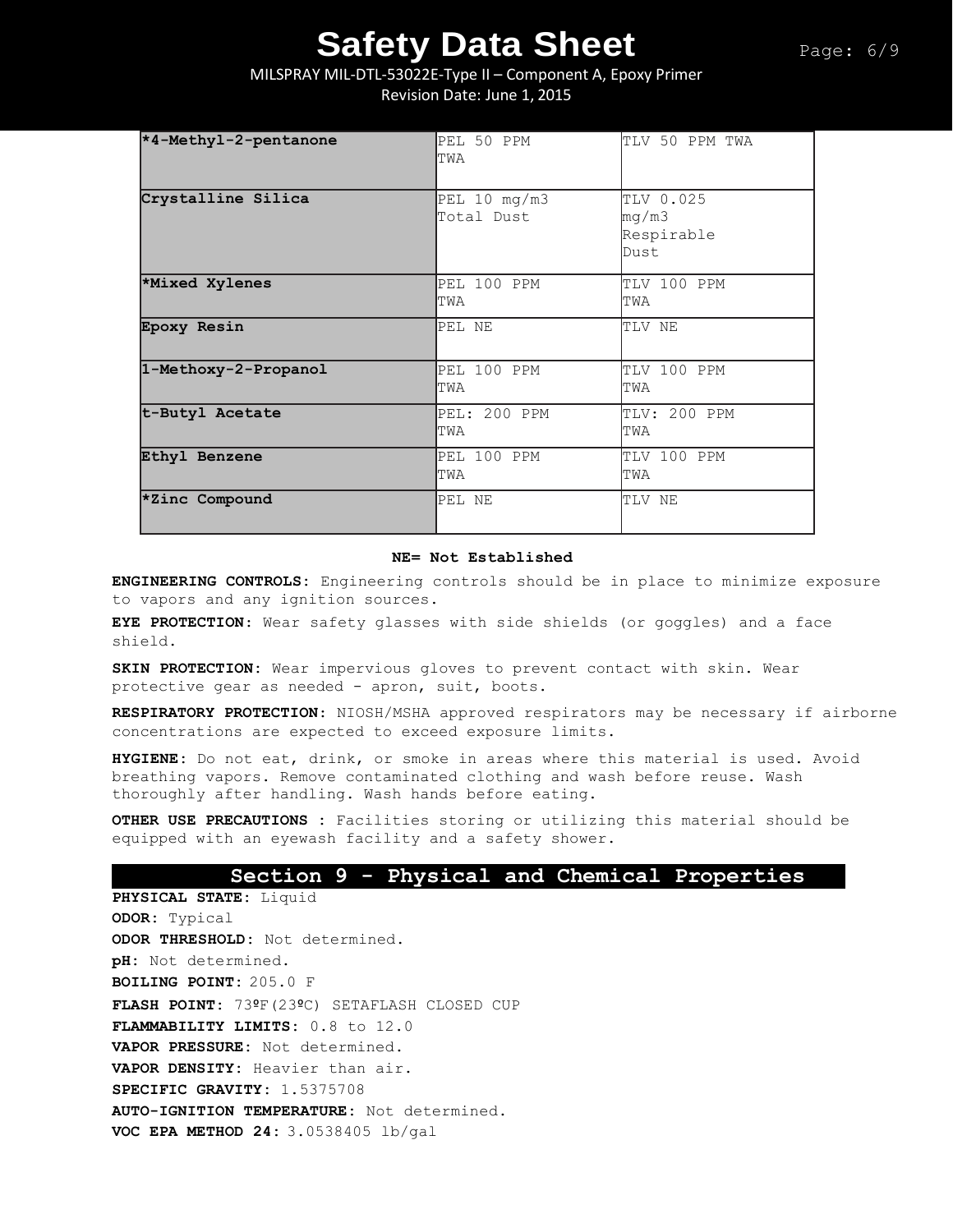MILSPRAY MIL-DTL-53022E-Type II – Component A, Epoxy Primer Revision Date: June 1, 2015

### **Section 10 - Stability and Reactivity**

**STABILITY:** No information available.

**CONDITIONS TO AVOID:** Avoid impact, friction, heat, sparks, flame and source of ignition.

**INCOMPATIBLE MATERIALS:** Prevent contact with strong oxidizing agents.

**HAZARDOUS DECOMPOSITION PRODUCTS:** During combustion carbon monoxide and/or carbon dioxide may be formed.

**POSSIBILITY OF HAZARDOUS REACTIONS:** No information available.

#### **Section 11 - Toxicological Information**

**LIKELY ROUTES OF EXPOSURE:** Eye contact, Skin contact, Ingestion, and Inhalation

**EYE:** Causes severe eye irritation. **SKIN:** Causes skin irritation. Prolonged or repeated contact can result in defatting and drying of the skin which may result in skin irritation and dermatitis (rash). **INHALATION:** Vapors are irritating to nasal passages and throat. High concentrations can cause stupor and headaches. May cause dizziness and drowsiness. **Ingestion:** Irritating to mouth, throat, and stomach. May cause headache. May cause dizziness and drowsiness and/or stupor.

**CHRONIC EFFECTS:** Significant exposure to this chemical may adversely affect people with chronic disease of the respiratory system, central nervous system, kidney, liver, skin, and/or eyes.

**TARGET ORGANS:** Not available.

**CANCER INFORMATION:** Not available.

**CARCINOGENICITY:** Not available.

**DEVELOPMENTAL INFORMATION:** Not available.

**MIXTURE TOXICITY:** Not available.

**ACUTE TOXICITY VALUES:** The acute effects of this product have not been tested. Data on individual components are listed below.

| CAS Number       | Test                                                                                                   |
|------------------|--------------------------------------------------------------------------------------------------------|
| $13463 - 67 - 7$ | Vapor LC50: $>6.821q/L$ Rat, Dermal LD50:<br>$>10,000$ mg/kg Rabbit, Oral LD50:<br>$>5,000$ mg/kg Rat, |
| $25036 - 25 - 3$ | $\text{Oral: Rat LD50:} > 2.000 \text{ mg/kg}$ , Dermal:<br>Rat LD50: $> 2,000$ mg/kg,                 |
| $108 - 10 - 1$   | $Oral LD50:>2,080 mg/kg$ , Dermal<br>$LD50:>2,000$ mg/kg, Vapor LC50: 16.4<br>$mq/L$ ,                 |
| $14808 - 60 - 7$ | $Oral$ LD50:>22,500 mg/kg.                                                                             |
| $1330 - 20 - 7$  | Oral LD50: $>3523$ mg/kg, Dermal LD50:<br>>4200 mg/kg, Vapor LC50: >20 mg/L,                           |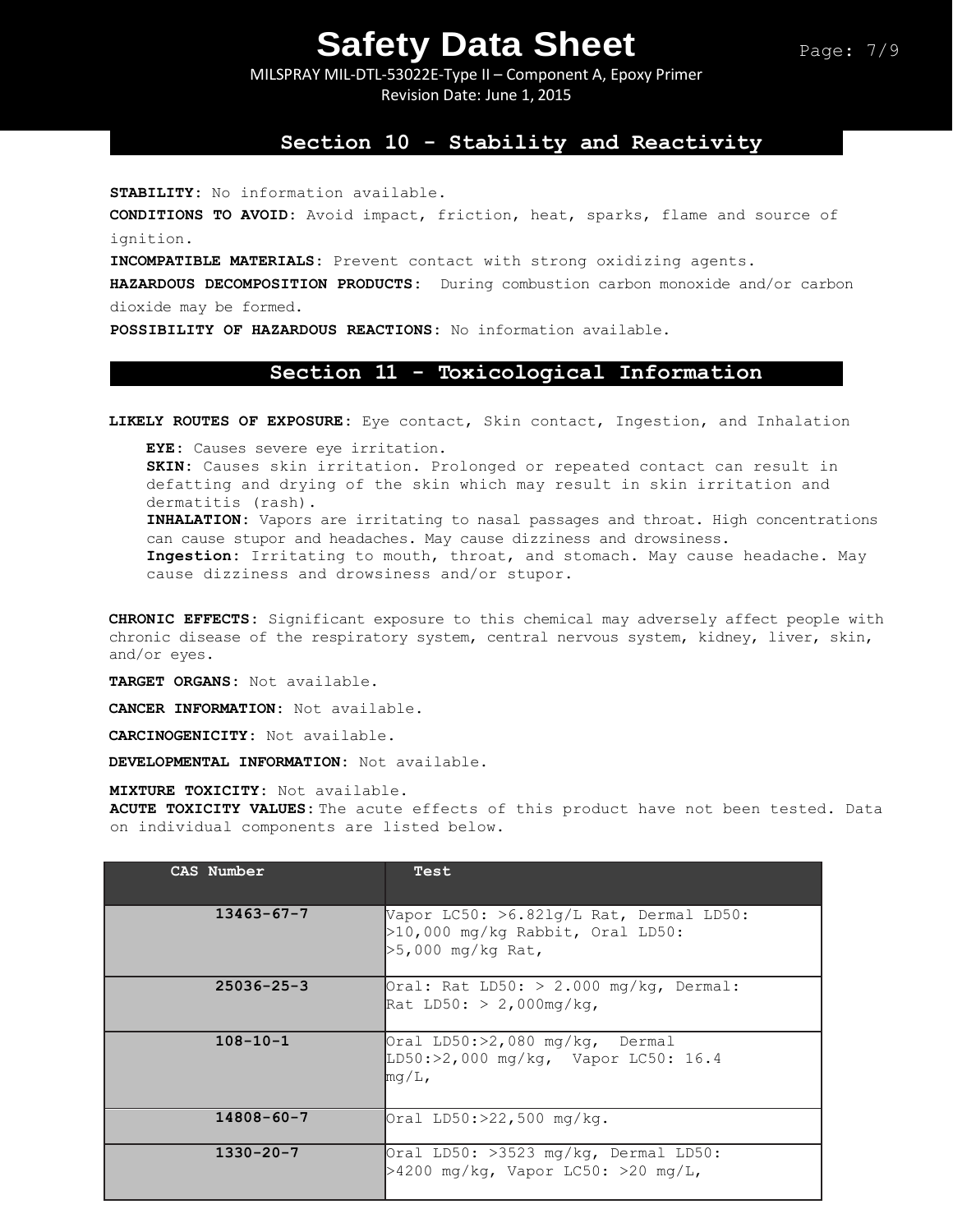MILSPRAY MIL-DTL-53022E-Type II – Component A, Epoxy Primer Revision Date: June 1, 2015

| $25068 - 38 - 6$ | Oral LD50: Rat: 11,400 mg/kg, Dermal<br>LD50: Rat: 2,000 mg/kg,                                |
|------------------|------------------------------------------------------------------------------------------------|
| $107 - 98 - 2$   | Oral LD50:>4016 mg/kg, Dermal<br>LD50:>2000 mg/kg, Vapor LC50:>27.596<br>$\mathbb{m}$ q/L,     |
| $540 - 88 - 5$   | Oral LD50: $4,500$ mg/kg, Inhalation LC50:<br>$12.52 \text{ mg/l}$ , Dermal LD50:>2,000 mg/kg, |
| $100 - 41 - 4$   | Oral LD50: 3500 mg/kg, Dermal LD50:<br>15433 mg/kg, Vapor LC50: >20 mg/L,                      |
| $60580 - 61 - 2$ |                                                                                                |

### **Section 12 - Ecological Information**

**ENVIRONMENTAL EFFECTS:** Information not available on mixture. Information on individual components is listed below if available.

| CAS Number       | Test                                                                                                                                            |
|------------------|-------------------------------------------------------------------------------------------------------------------------------------------------|
| $13463 - 67 - 7$ | 96h LC50: $>1,000$ mg/L (fathead minnow),<br>72h EC50: 61 mg/L (green algae), 48h<br>$EC50:$ >1,000 qm/L (water flea),                          |
| $25036 - 25 - 3$ | No information available.                                                                                                                       |
| $108 - 10 - 1$   | No information available                                                                                                                        |
| $14808 - 60 - 7$ | Silica $LC50$ : >10,000 mg/l Carp                                                                                                               |
| $1330 - 20 - 7$  | No information available.                                                                                                                       |
| $25068 - 38 - 6$ | Acute LC50: 1.3 mg/1 203 Fish 96 h,<br>Actue EC50 2.1 mg/l Daphnia4 48h, Acute<br>NOEC 0.3 mg/1 Daphnia 21 d, Acute<br>LC50>11 mg/l Algae 72 h, |
| $107 - 98 - 2$   | No Information available.                                                                                                                       |
| $540 - 88 - 5$   | Harmful to aquatic life., High<br>concentrations may be harmful to sewage<br>treatment plant microbes, Inherently<br>biodegradable.,            |
| $100 - 41 - 4$   | No information available                                                                                                                        |
| $60580 - 61 - 2$ |                                                                                                                                                 |